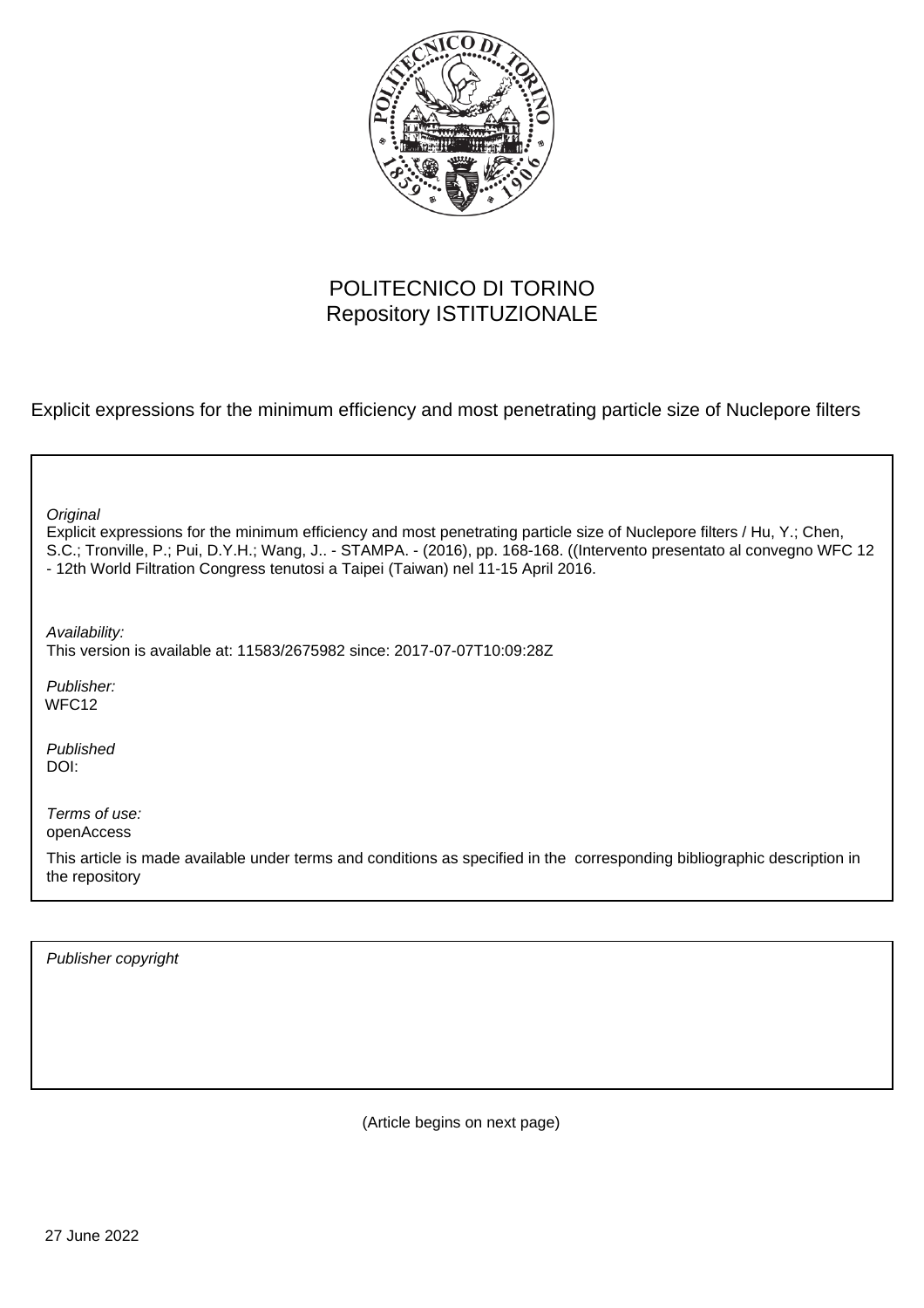## **EXPLICIT EXPRESSIONS FOR THE MINIMUM EFFICIENCY AND MOST PENETRATING PARTICLE SIZE OF NUCLEPORE FILTERS**

Yaorui Hu<sup>a</sup>, Sheng-Chieh Chen<sup>c</sup>, Paolo Tronville<sup>d</sup>, David Y. H. Pui<sup>c,e</sup> and Jing Wang<sup>a,b\*</sup>

- <sup>a</sup> Institute of Environmental Engineering, ETH Zurich, Stefano-Franscini-Platz 3, 8093 Zurich, Switzerland
- <sup>b</sup> Analytical Chemistry, Empa, Ueberlandstrasse 129, 8600 Dübendorf, Switzerland
- <sup>c</sup> Particle Technology Laboratory, Mechanical Engineering, University of Minnesota, 111 Church St. S.E., Minneapolis, MN 55455, USA
- <sup>d</sup> Department of Energy, Polytechnic University of Turin, Corso Duca degli Abruzzi, 24 - 10129, Italy
- <sup>e</sup> Faculty of Science, The University of Hong Kong, Chong Yuet Ming Physics Building, Pokfulam Rd., Hong Kong

## **ABSTRACT**

Nuclepore filters are capillary pore membrane filters with an array of microscopic cylindrical holes of uniform diameters. Their structure is suitable for particle collection and ensuing offline analyses, therefore they are being widely used for exposure assessment of engineered nanoparticles, ambient  $PM<sub>2.5</sub>$ , virus, bacteria, asbestos, etc., as well as in powder manufacturing industries. However, there exists a particle size range in which all the filtration capture mechanisms are not effective. This size is the most penetrating particle size (MPPS), which corresponds to the minimum efficiency (ME) of the filter. Both MPPS and ME are important parameters for a user to select an adequate Nuclepore filter and preferred operating conditions. For rapid estimation of the MPPS and ME, we derived their explicit expressions by simplifying the formulas for the impaction, diffusion and interception deposition and differentiating the combined efficiency with respect to the particle size. The comparison between the experimental data and the prediction from the explicit expressions shows the explicit expressions can provide MPPS for a wide range of filter properties (pore radius, porosity and length) and filtration conditions (particle density, face velocity and temperature). The ME can also be estimated satisfactorily when a simplified term of filter surface diffusion deposition is further considered. By the explicit expressions of MPPS and ME, a quick screening for selecting a Nuclepore filter with the proper properties and suitable filtration conditions can be easily achieved. From the theoretical point of view, the explicit expressions facilitate better understanding of the effects of filter properties and conditions on the filtration characteristics.